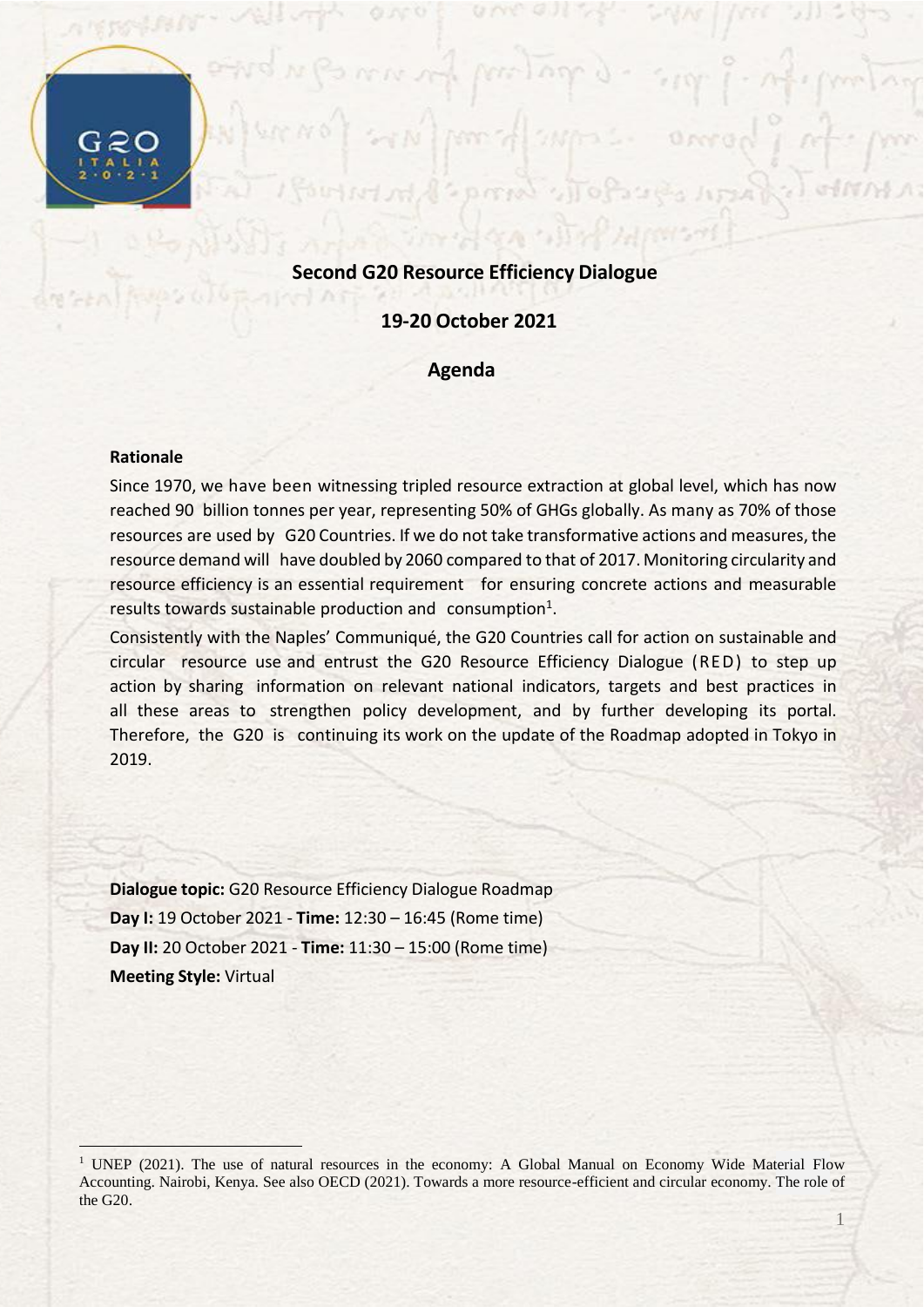# **Day I- 19th October**

| 12:30 PM - 12:50 PM | <b>Opening Remarks</b><br>Laura D'Aprile, IT G20 EDM Chair: Ministry for Ecological<br>Transition, Italy<br>Kingdom of Saudi Arabia (TbC)<br>Rosa Vivien Ratnawati, Director General: Ministry of<br>٠<br>Environment and Forestry, Indonesia<br>Neelesh Kumar Sah, Joint Secretary: Ministry of Environment,<br>٠<br>Forests and Climate Change, India                                                                                                                                                                                                                                                                                                                                                                                              |  |
|---------------------|------------------------------------------------------------------------------------------------------------------------------------------------------------------------------------------------------------------------------------------------------------------------------------------------------------------------------------------------------------------------------------------------------------------------------------------------------------------------------------------------------------------------------------------------------------------------------------------------------------------------------------------------------------------------------------------------------------------------------------------------------|--|
| 12:50 PM            | Delegates Family Photo                                                                                                                                                                                                                                                                                                                                                                                                                                                                                                                                                                                                                                                                                                                               |  |
| <b>Session I</b>    |                                                                                                                                                                                                                                                                                                                                                                                                                                                                                                                                                                                                                                                                                                                                                      |  |
| 12:50 PM - 13:50 PM | Moderator: Laura D'Aprile, IT G20 EDM Chair<br>G20 Partners Presentations (15' each)<br>Janez Potočnik, Co-Chair, UNEP IRP: Opportunities of systemic<br>п<br>resource efficiency and circular economy for G20<br><b>Myriam</b><br>Linster, Principal Administrator,<br>Environmental<br>п<br>Performance & Information, Environment Directorate, OECD:<br>Measuring resource productivity and the circular economy: Insights<br>from OECD work<br><b>Stephan Sicars, Managing Director Energy &amp; Environment, UNIDO:</b><br>п<br>Strengthening cooperation for resource efficiency<br>Musonda Mumba, Director Rome Center for Sustainable<br>п<br>Development, UNDP: Enabling environments and opportunities for<br>G20 towards a Green Recovery |  |
| 13:50 PM - 14:00 PM | <b>Break</b>                                                                                                                                                                                                                                                                                                                                                                                                                                                                                                                                                                                                                                                                                                                                         |  |
| <b>Session II</b>   |                                                                                                                                                                                                                                                                                                                                                                                                                                                                                                                                                                                                                                                                                                                                                      |  |
| 14:00 PM - 14:10 PM | 3rd G20 Report on Actions against Marine Plastic Litter, Japan                                                                                                                                                                                                                                                                                                                                                                                                                                                                                                                                                                                                                                                                                       |  |
| 14:10 PM - 14:30 PM | Follow-up discussion on the G20 Implementation Framework: Q&A                                                                                                                                                                                                                                                                                                                                                                                                                                                                                                                                                                                                                                                                                        |  |
| 14:30 PM - 14:32 PM | <b>Break</b>                                                                                                                                                                                                                                                                                                                                                                                                                                                                                                                                                                                                                                                                                                                                         |  |
| <b>Session III</b>  |                                                                                                                                                                                                                                                                                                                                                                                                                                                                                                                                                                                                                                                                                                                                                      |  |
| 14:32 PM - 15:45 PM | G20 RE Dialogue members and invitees' top priorities for the way<br>forward (2' each)                                                                                                                                                                                                                                                                                                                                                                                                                                                                                                                                                                                                                                                                |  |
| 15:45 PM - 15:50 PM | Break (after the break, discussion reserved only for G20 Delegations<br>and Guest Countries)                                                                                                                                                                                                                                                                                                                                                                                                                                                                                                                                                                                                                                                         |  |
| 15:50 PM - 16:40 PM | IT Presidency: Presentation of the Working Document and first<br>round of discussion                                                                                                                                                                                                                                                                                                                                                                                                                                                                                                                                                                                                                                                                 |  |
| 16:40 PM - 16:45 PM | <b>Closing Remarks</b>                                                                                                                                                                                                                                                                                                                                                                                                                                                                                                                                                                                                                                                                                                                               |  |